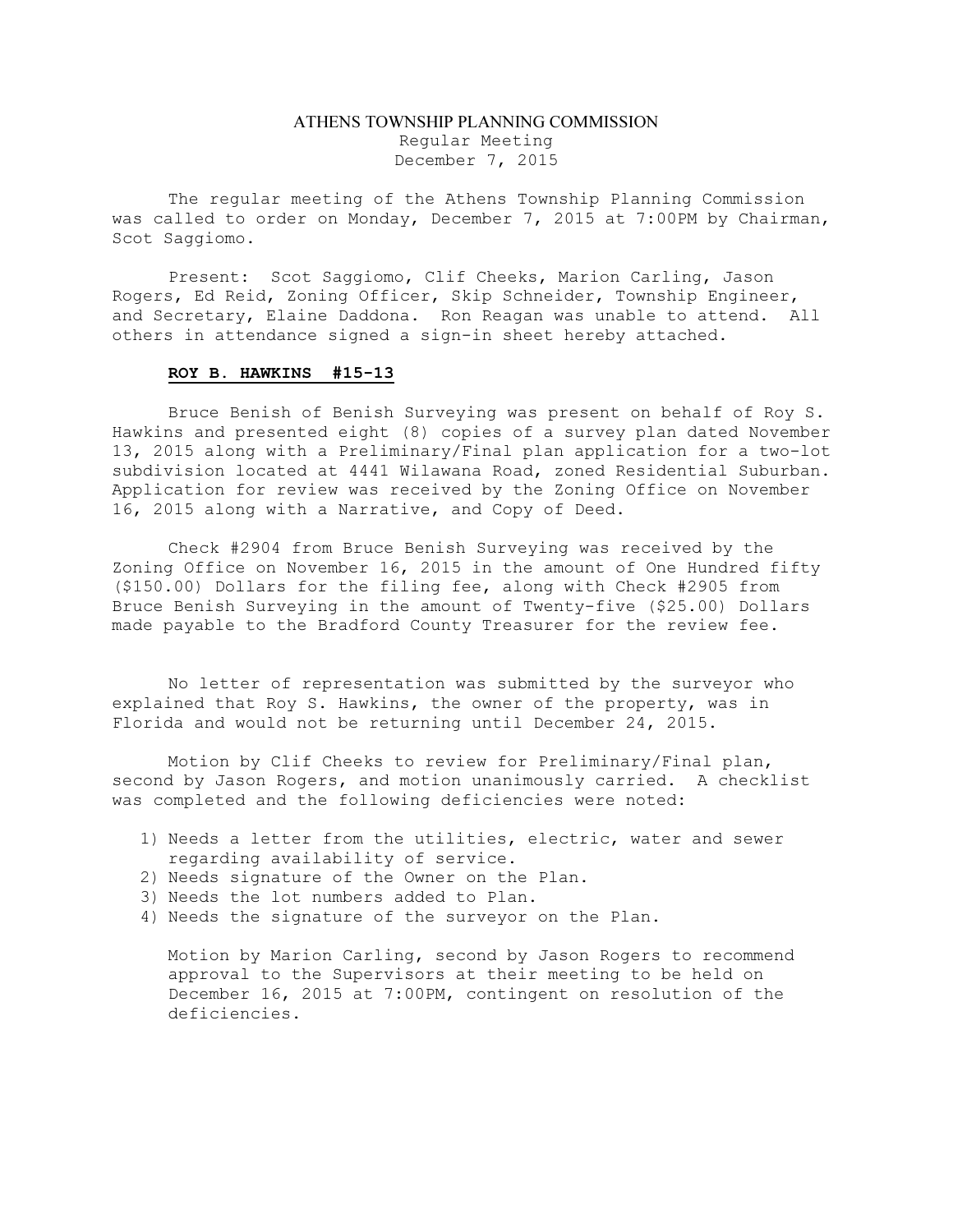## Page 2

#### GATEWAY COMMONS (TREHAB, INC.) #15-12

Dave Young, P.E. of JHA Companies submitted eight (8) copies of a revised Preliminary Land Development plan dated initial October 12, 2015, received by the Zoning Office on November 16, 2015 along with a response letter and associated documentation.

Dave explained that he had submitted a request to the Supervisors at their meeting held on November 18, 2015 for three more Waivers for the development, listed below:

- 1) Our Ordinance has a higher formula for calculating rainfall dated than NOAA's formula. He would like to use the NOAA formula and requests a waiver from the Ordinance requirements.
- 2) Our Ordinance requires maximum slopes of 3:1 and he requests a waiver from the requirements of our Ordinance to 2:1 slopes in two areas.
- 3) Our Ordinance requires 4ft shoulders on the access drive and he would like a waiver to only have 1ft shoulders. He said trailer parks don't have to have 4ft shoulders so he is requesting this waiver from the Ordinance requirements.

The Supervisors granted all three waiver requests contingent upon the review Engineer's comments regarding the stormwater.

Skip Schneider, Township review Engineer, presented a letter dated November 30, 2015 which addressed his comments to what had been submitted to him for review, a copy is hereby attached. Dave Young stated what had been done to address the deficiencies to this date and requested conditional approval to meet a January closing date for financing on the 40-unit project. Trehab, a non-profit housing development agency is funding the \$11 million project from both a private investor and tax credits and loans from the Pennsylvania Housing Finance Authority.

Dave explained that one change to the plans includes the relocation of two planned fire hydrants to the serve the complex due to the fact that Aqua PA requested that the hydrants be moved closer to the road and the Fire Chief agreed as well since they had worked together to determine the best place for the hydrants. He also stated they were waiting for approval from the Athens Township Authority regarding the sewer.

Dave also explained that the plans had been modified to reduce the footprint of a trail that had been planned for a northern wetland portion of the property, that the trail was "greatly reduced" at the request of the neighboring property owners Mel and Sue Fahnestock who were concerned about tenants being able to access a pond on their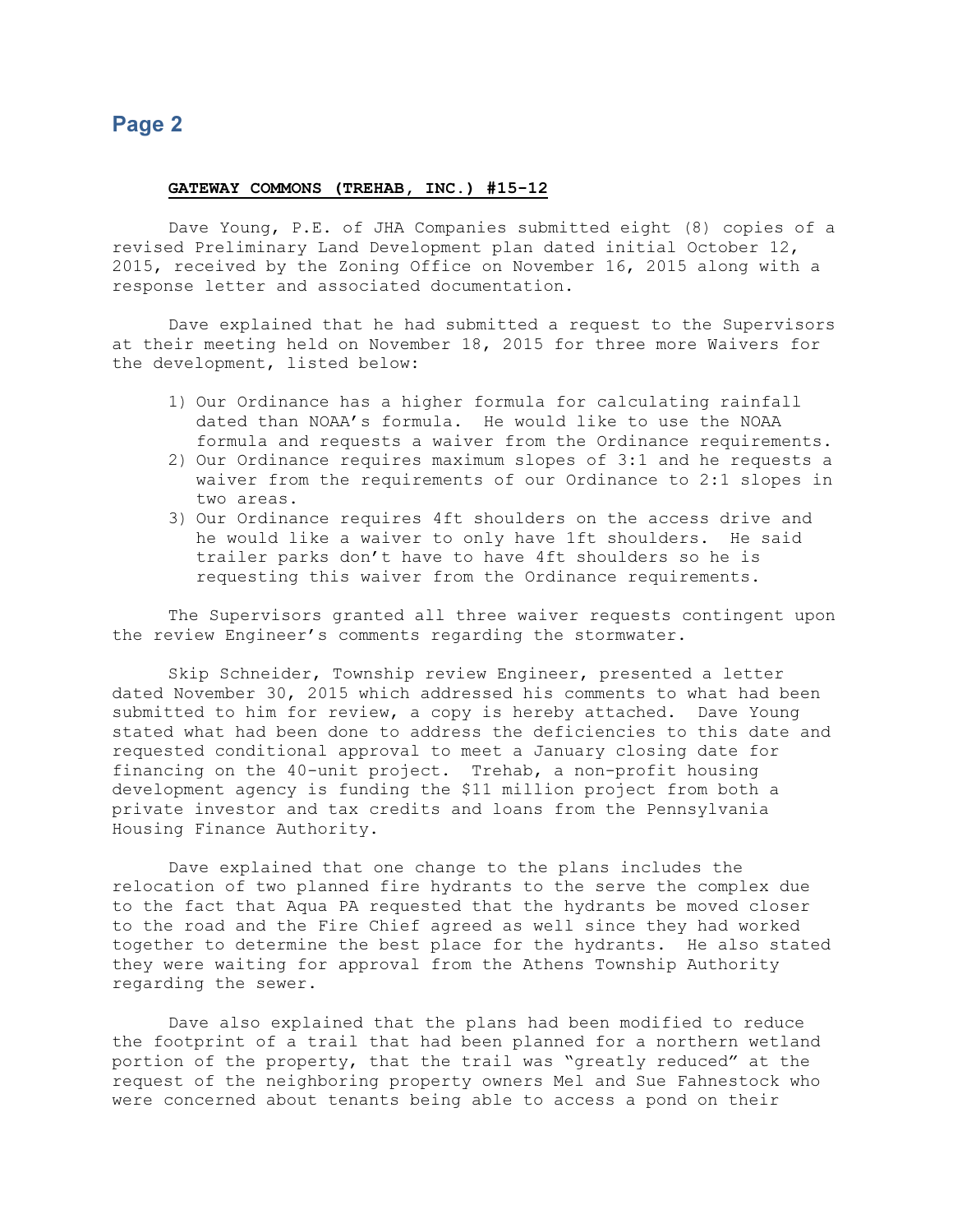## Page 3

property. Mr. Young further stated that the loop trail would be mowed only and the surrounding areas would not be maintained, and could not be completely removed due to the fact that financing includes a proposal to include the trail and removing the trail would jeopardize the funding source. Scot Saggiomo stated that the trail's footprint is definitely smaller than previously proposed.

Dave stated that Trehab agrees to place a six-foot fence along part of the property to block the pond's view from the playground area, but that further measures would be restricted by the disturbance of the wetlands. He stated that they would be able to connect the six-foot fence with the four-foot fence proposed in the plan, as the Planning Commission questioned the gap between the fencing proposed on the plan. Mrs. Fahnestock was present at this meeting and thanked Dave for listening to their concerns and addressing them to the best of their ability. She stated she feels this will make a big difference.

Dave Young explained that he felt most of the review Engineer's deficiencies had been addressed, but Skip Schneider stated that he should be able to approve the corrections, as long as they were very straightforward, between now and the Supervisor's meeting to be held on December 16, 2015. Dave explained that they would at least need "conditional approval" from the Supervisors in order to move forward with the project.

Motion to review for Preliminary Plan by Jason Rogers, second by Marion Carling, and motion unanimously carried. A checklist was completed and the following deficiencies noted:

- 1) The deficiencies listed in Skip Schneider's letter from CEI Engineers dated November 30, 2015 need to be addressed.
- 2) Need a letter from Aqua PA and Athens Twp. Volunteer Fire Company that their requirements have been met.
- 3) Need a letter from the Athens Township Authority regarding the Plan.

COMMENT: Need letter regarding the intention of the owners that they agree to meet the request of the adjoining owner to continue with the 4ft fence on the plan.

 Motion by Clif Cheeks, second by Jason Rogers to recommend Preliminary Plan approval to the Supervisors at their meeting to be held on December 16, 2015 at 7:00PM contingent on resolution of the deficiencies, and motion unanimously carried.